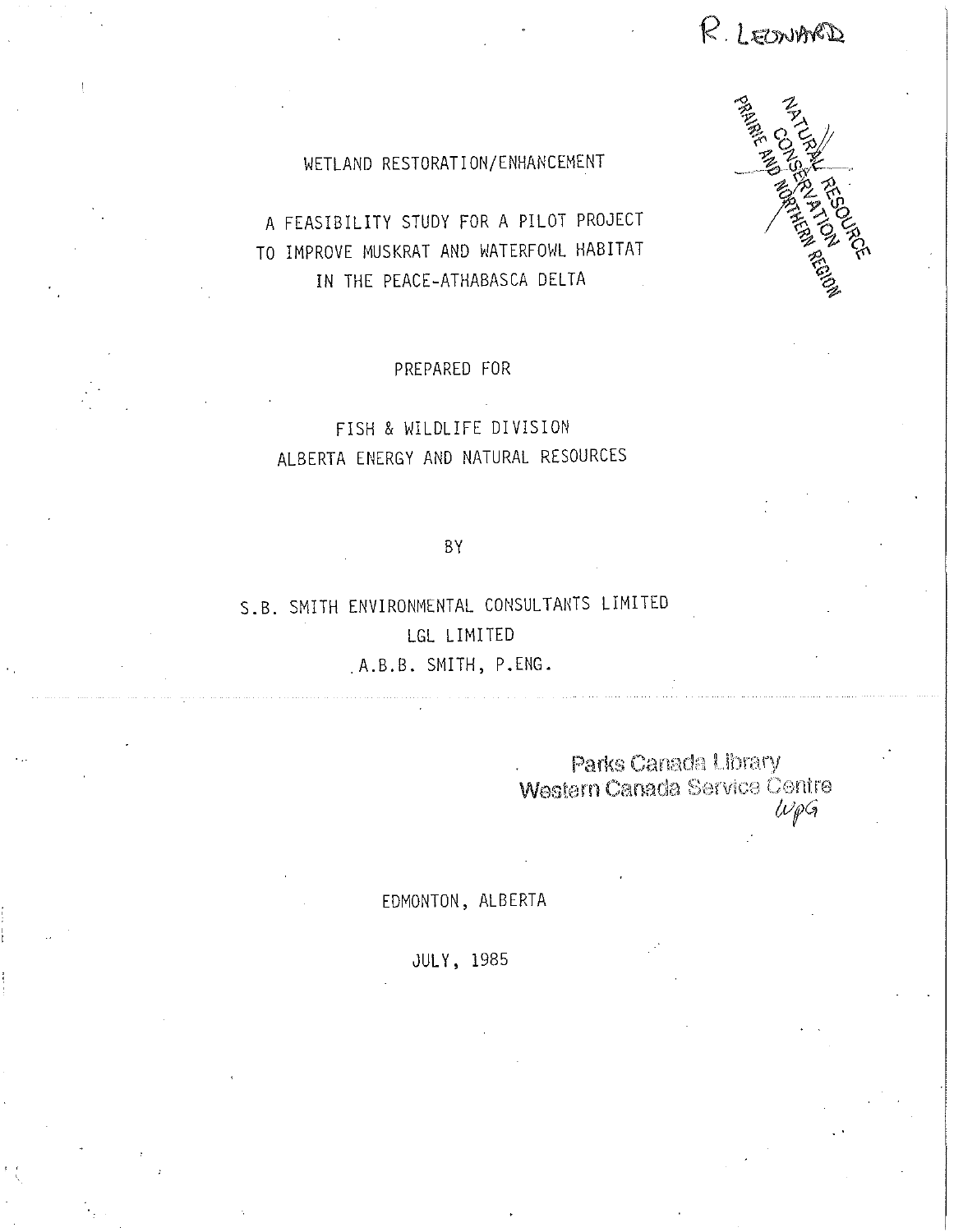# TABLE OF CONTENTS

| PAGE                                                                  |  |
|-----------------------------------------------------------------------|--|
|                                                                       |  |
| 1.0<br>1                                                              |  |
| 1.1<br>Background<br>$\mathbf{1}$                                     |  |
| Recent Water Management Projects<br>1.2<br>$\mathbf{1}$               |  |
| STUDY AREA<br>2.0<br>3                                                |  |
| Possible Management Areas<br>2.1<br>3                                 |  |
| 2.1.1                                                                 |  |
| 2.1.2<br>6                                                            |  |
| 2.1.3<br>6                                                            |  |
| <b>METHODS</b><br>3.0<br>8                                            |  |
| 3.1 Preliminary Evaluation<br>8                                       |  |
| Examination of Aerial Photos and Maps<br>3.1.1<br>8<br>$\mathbb{R}^2$ |  |
| Water Covered Areas from Aerial Photos<br>8<br>3.1.2                  |  |
| Preliminary Selection of Proposed Pilot Project Area<br>3.1.3<br>9    |  |
| 3.1.4<br>9                                                            |  |
| 12                                                                    |  |
| 12<br>3, 2.1                                                          |  |
| Water Recharge Routes<br>14<br>3.2.2                                  |  |
| 3.2.3<br>Observations of Muskrat Activity and Habitat<br>17           |  |
| Avifauna Observations<br>3.2.4<br>18                                  |  |
| 3.2.5<br>18                                                           |  |
| 3.2.6<br>19                                                           |  |
| 3.2.7<br>19<br>Water Depths in Basins                                 |  |

i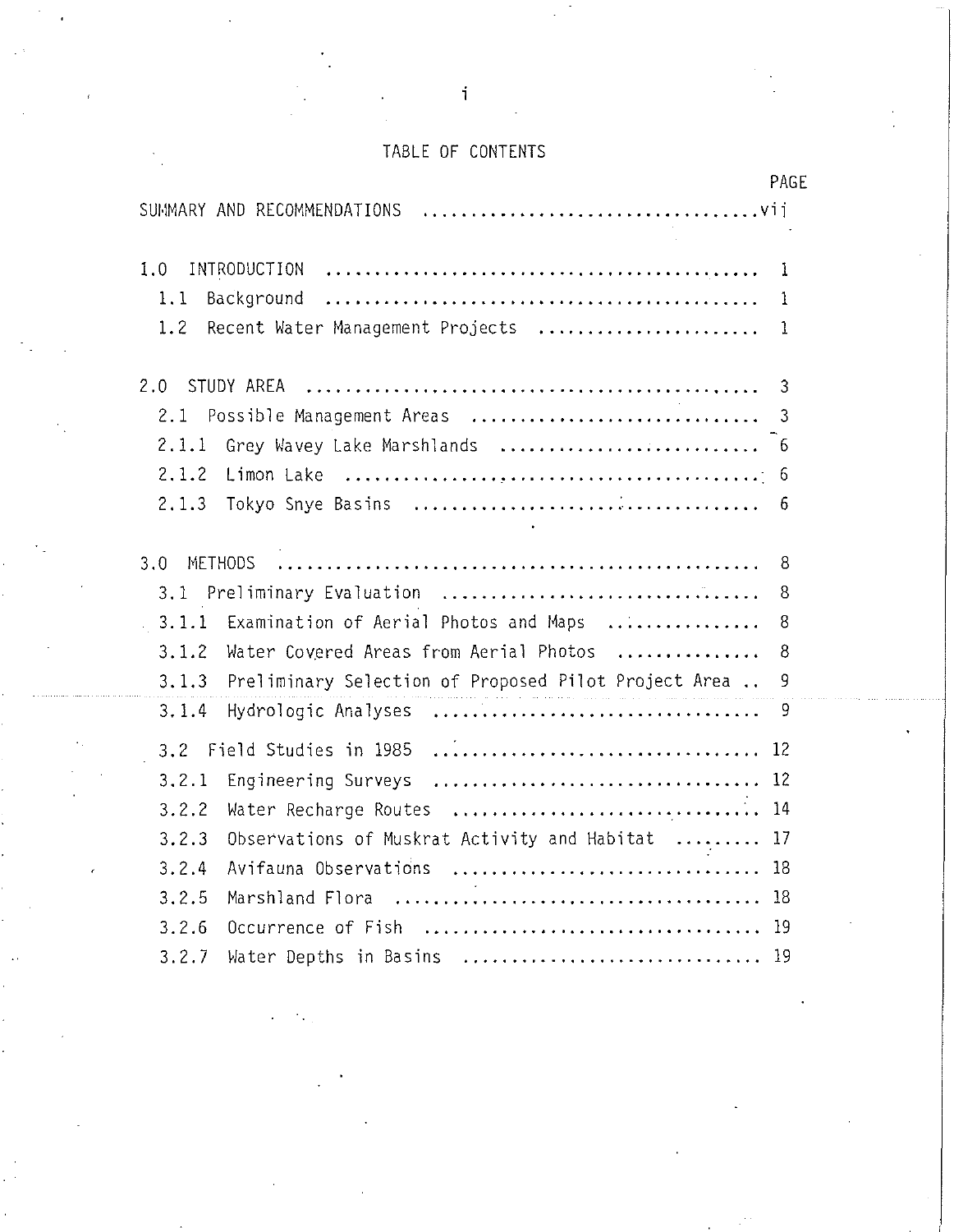TABLE OF CONTENTS (continued)

 $\mathfrak{i}$ 

|                                                             | PAGE            |
|-------------------------------------------------------------|-----------------|
|                                                             | 20              |
| 4.1 Engineering and Hydrology                               | 20              |
| $-4.1.1$<br>River Characteristics in Vicinity of Study Area | 20              |
| 4.1.2<br>Expected Range in River Elevations                 | 23              |
| 4.1.3<br>Probability of Achieving Acceptable Water Levels   | 24              |
| 4.1.4<br>Sedimentation and Erosion                          | 33              |
| 4.1.5 Options for Water Control Structures                  | 34              |
| 4.2 Biological Characteristics                              | 39              |
|                                                             | 39              |
|                                                             | 39              |
|                                                             | 39              |
|                                                             | 40              |
|                                                             | 40              |
|                                                             | 41              |
| 4.2.2 Muskrat Occurrence and Habitat                        | 41              |
| 4.2.3 Avifauna Occurrence and Habitat                       | 43              |
|                                                             | 43 <sup>°</sup> |
|                                                             |                 |
|                                                             | 44              |
|                                                             | 44              |
|                                                             | 44              |
|                                                             | 46              |
| 4.2.4.1 Grey Wavey Lake and Mud Lake Channels               | 46              |
|                                                             | 47              |
| 4.2.5 Vegetation and Water Depths                           | 47              |

i i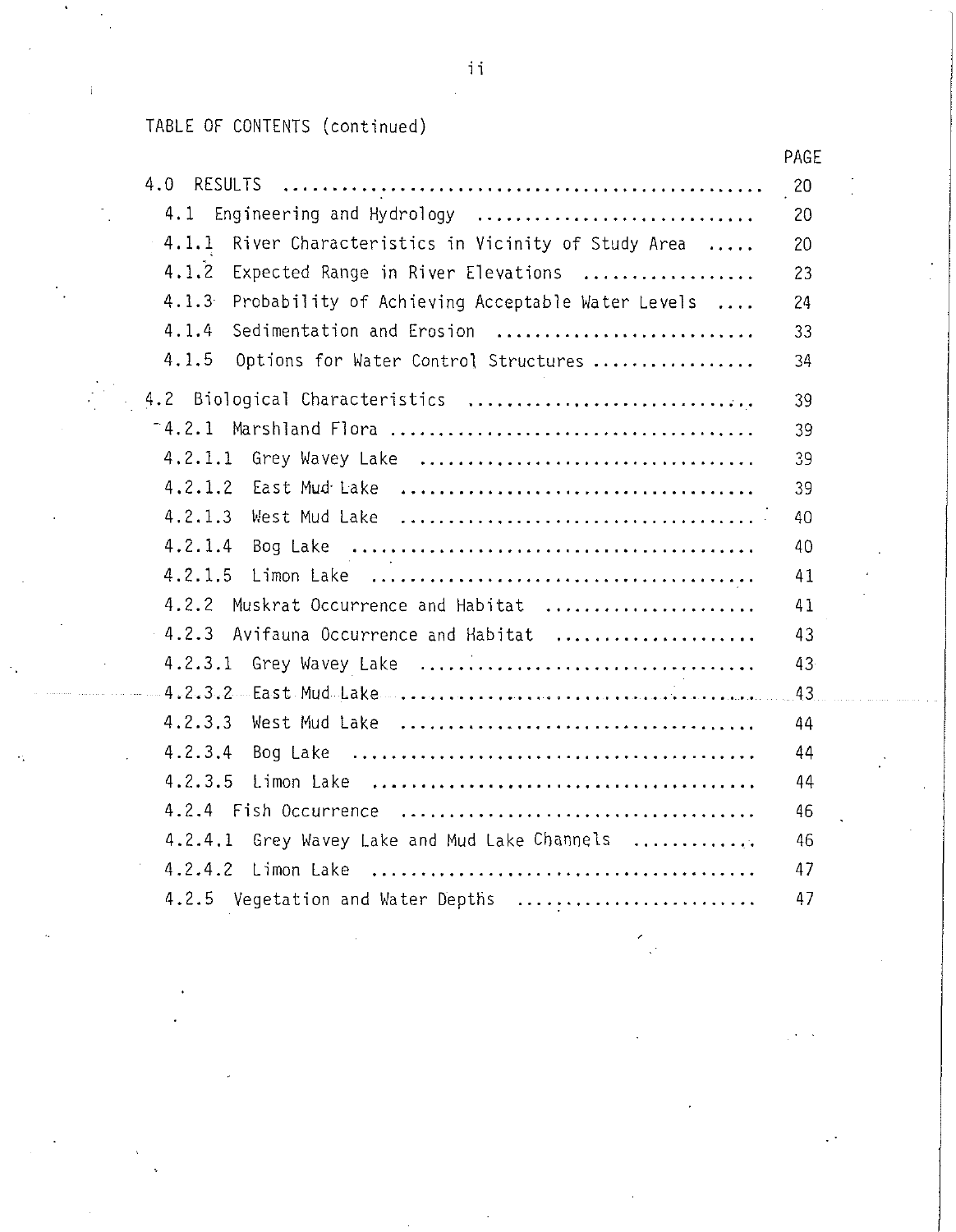i i i

# TABLE OF CONTENTS (continued)

..'

|                                                                                    | PAGE |
|------------------------------------------------------------------------------------|------|
| 5.0                                                                                | 49   |
| 5.1<br>Engineering Feasibility                                                     | 49   |
| 5.1.1<br>Location and Type of Downstream Control Structures                        | 49   |
| 5.1.2<br>Location and Capacity of Upstream Recharge Channel.                       | 50   |
| 5.1.3<br>Basin Depths and Design Elevations                                        | 50   |
| 5.1.4<br>Possible Erosion and Sedimentation                                        | 52   |
| 5.2 Biological Feasibility                                                         | 53   |
| 5.2.1                                                                              | 53   |
| 5.2.2<br>Muskrat Habitat and Food Plants: Water Depths in Winter.                  | 54   |
| 5.2.3<br>Waterfowl Habitat and Effect of Water Regulation                          | 56   |
| 5, 2.4<br>Effects of Water Regulation on Fish                                      | 57   |
| 5.3                                                                                | 58   |
| 5.3.1<br>Economic Benefits from Fur Trapping  58                                   |      |
| Indirect Benefits of Waterfowl Production<br>5, 3.2<br>$\mathcal{L}^{\mathcal{L}}$ | 63   |
| 5.3.3<br>Potential Benefits from Sport Fish Production                             | 65   |
| 5.3.4<br>Other Potential Benefits  65                                              |      |
| 5.3.4.1 Direct Benefits From Waterfowl  66                                         |      |
| 5.3.4.2<br>Potential Benefits From Wild Rice Introductions                         | 66   |
| RATIONALE FOR SELECTION OF PILOT PROJECT AREA<br>6.0                               | -68  |
| 6.1                                                                                | 68   |
| 6.2 Access for Construction Equipment                                              | 69   |
|                                                                                    | 69   |
| Water Depths and Flow Control<br>6.4                                               | 70   |
| Cost of Construction, Operation and Annual Maintenance<br>6.5                      | 71   |
| 6.6                                                                                | 72   |
| Environmental Effects<br>6.7                                                       | 73   |
|                                                                                    | 73   |
|                                                                                    | 74   |
| 6.7.3 Fish Entrapment                                                              | 74   |
| 6.8                                                                                | 75   |
|                                                                                    |      |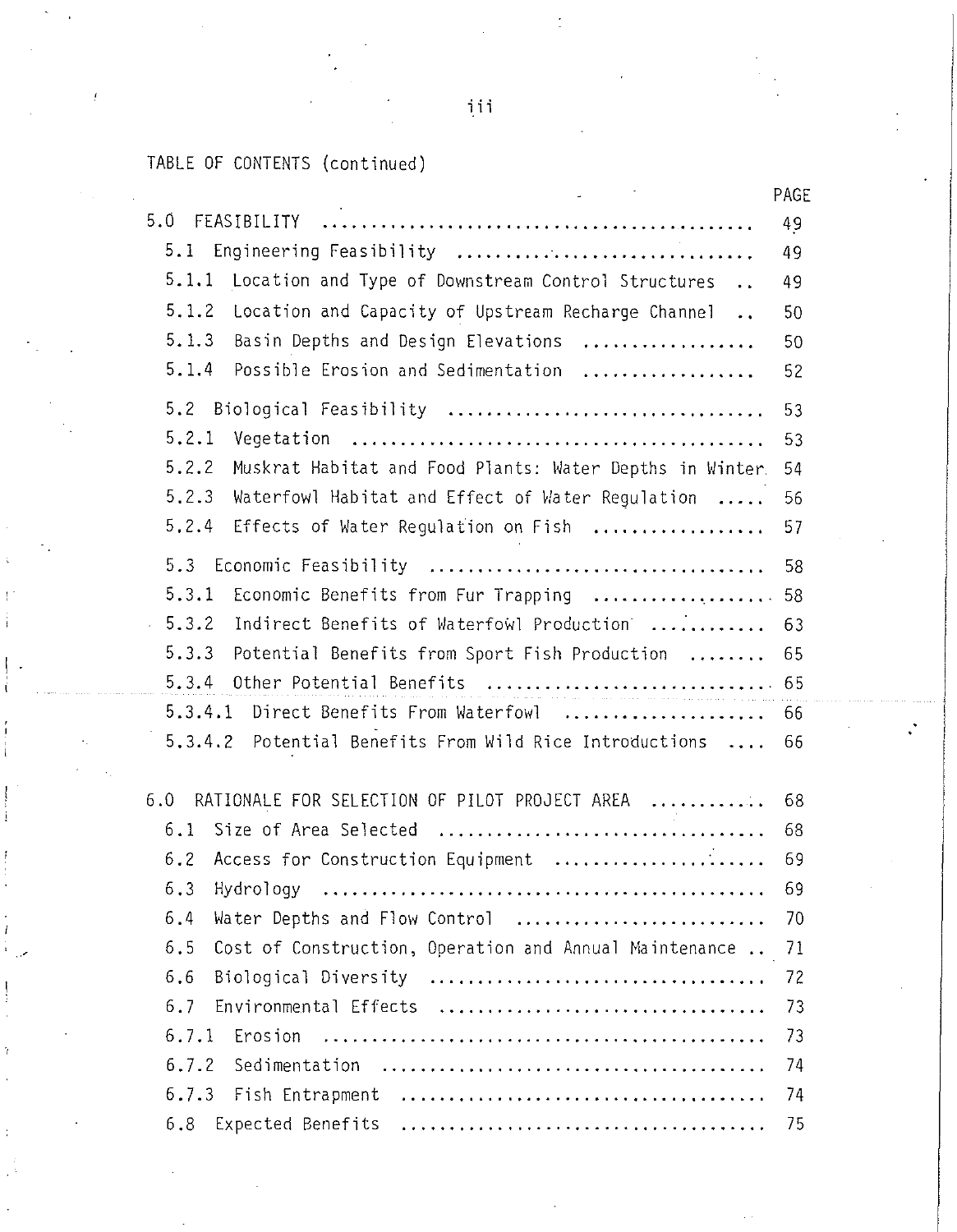# TABLE OF CONTENTS (continued)

|  |                                                  | PAGE |
|--|--------------------------------------------------|------|
|  |                                                  |      |
|  | Appendix 1. Terms of Reference  79               |      |
|  | Appendix 2. Additional Notes  82                 |      |
|  | Appendix 3. Construction Schedules and Costs  90 |      |

iv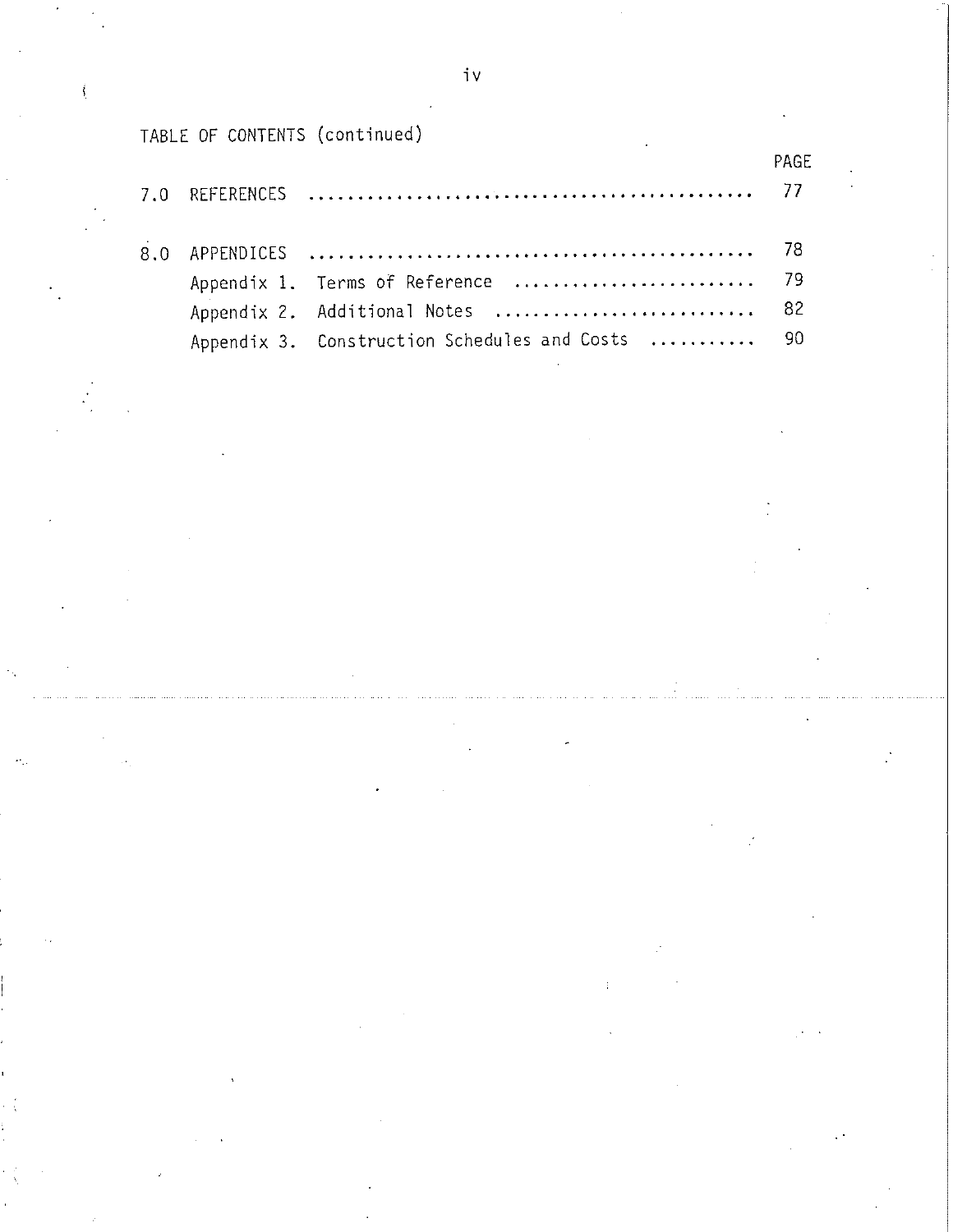v

## LIST OF FIGURES

|           |                                                                                                                                                                                             | PAGE            |
|-----------|---------------------------------------------------------------------------------------------------------------------------------------------------------------------------------------------|-----------------|
| Figure 1. | The Peace Athabasca Delta in northern Alberta                                                                                                                                               | $\overline{4}$  |
| Figure 2. | Peace-Athabasca Delta, showing study area                                                                                                                                                   | 5               |
| Figure 3. | The Grey Wavey Lake marshlands                                                                                                                                                              | 16              |
| Figure 4. | Hydrographs for 11 years on the Athabasca<br>River in the vicinity of the Chipewyan Indian<br>Reserve No. 201, for the period 1973-83. (Records<br>are from Alberta Environment Station 11) | 21 <sup>2</sup> |
| Figure 5. | Plan, profile and cross-section of the upstream<br>recharge channel at Devil's Elbow on the Athabasca                                                                                       | 29              |
| Figure 6. | Computed flow values for upstream recharge channel<br>at Devil's Elbow on the Athabasca River                                                                                               | 30              |
| Figure 7. | Grey Wavey Lake marshland area, showing location<br>of upstream and downstream recharge channels $\ldots \ldots \ldots$ 51                                                                  |                 |
| Figure 8. | Registered Trapline Areas (RTA's) within the<br>Grey Wavey Lake marshlands                                                                                                                  | 60              |
|           |                                                                                                                                                                                             |                 |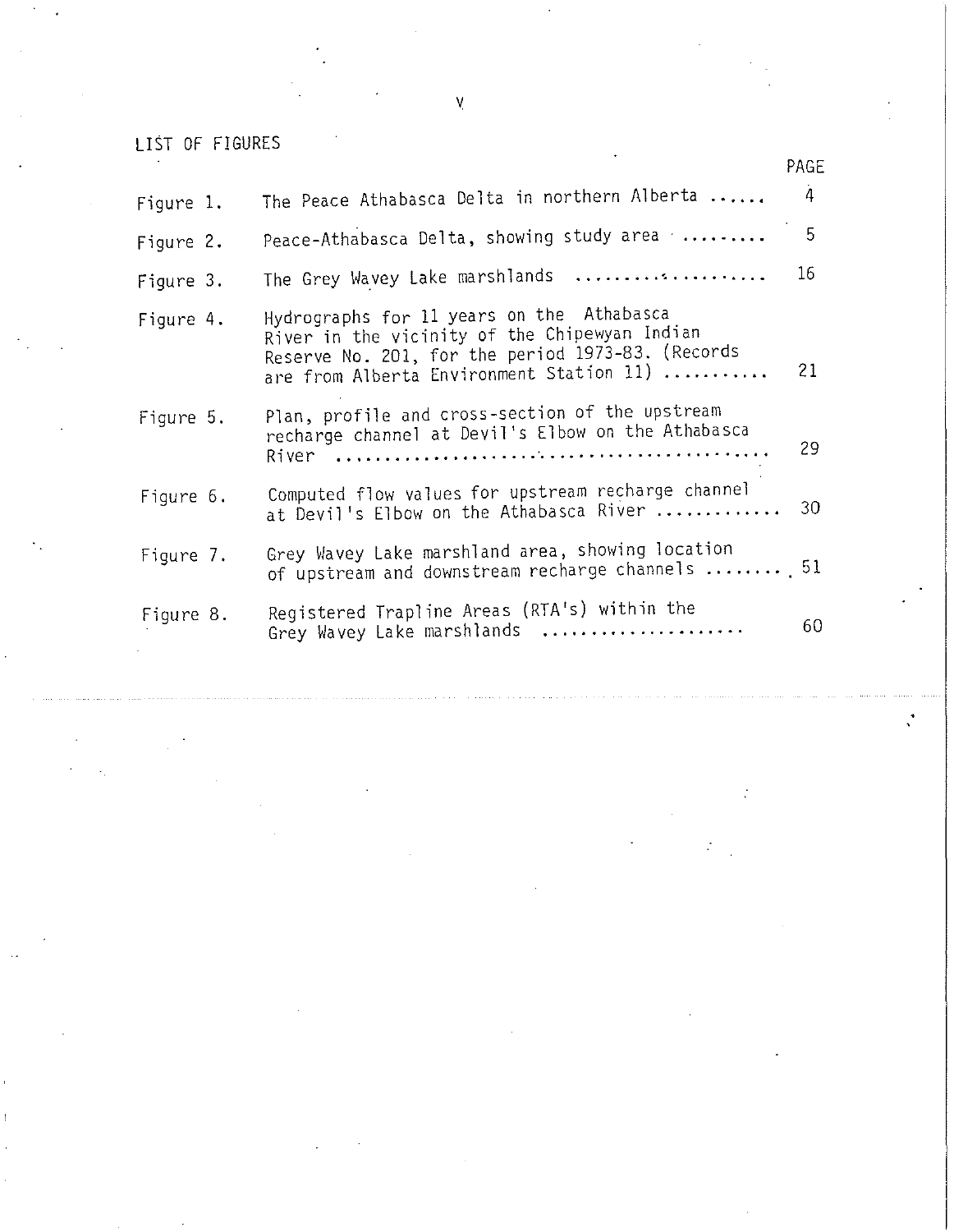LIST OF TABLES

|                       |                                                                                                                                                                                                                                                                                                                               | PAGE |
|-----------------------|-------------------------------------------------------------------------------------------------------------------------------------------------------------------------------------------------------------------------------------------------------------------------------------------------------------------------------|------|
| Table I.              | Lake Athabasca Levels at end of April, from<br>1971 to 1984. (Data from Alberta Environment                                                                                                                                                                                                                                   | 22   |
| Table II.             | Average daily recharge flows in the Devil's<br>Elbow feed channel, computed for a 1981 flood<br>regime on the Athabasca River                                                                                                                                                                                                 | 31.  |
| Table III.            | Waterfowl, gull and shorebird observations on<br>Grey Wavey, East Mud, West Mud, Bog and Limon<br>lakes during reconnaissance surveys between<br>17-22 May 1985                                                                                                                                                               | 45   |
| Table IV.             | Muskrat fur returns for registered trapline areas<br>(RTA's) within the Grey Wavey Lake marshlands                                                                                                                                                                                                                            | - 62 |
| Table V.<br>$\bullet$ | Muskrat harvest from fur dealer transactions for<br>the Peace-Athabasca Delta (based on Appendix III,<br>Table 2, Poll [1980] ). Average pelt prices are<br>based on the average purchase price at the Edmon-<br>ton fur auction for the respective years. (Source:<br>Alberta Fish and Wildlife Division, Edmonton) $\ldots$ | 64   |
|                       |                                                                                                                                                                                                                                                                                                                               |      |

vi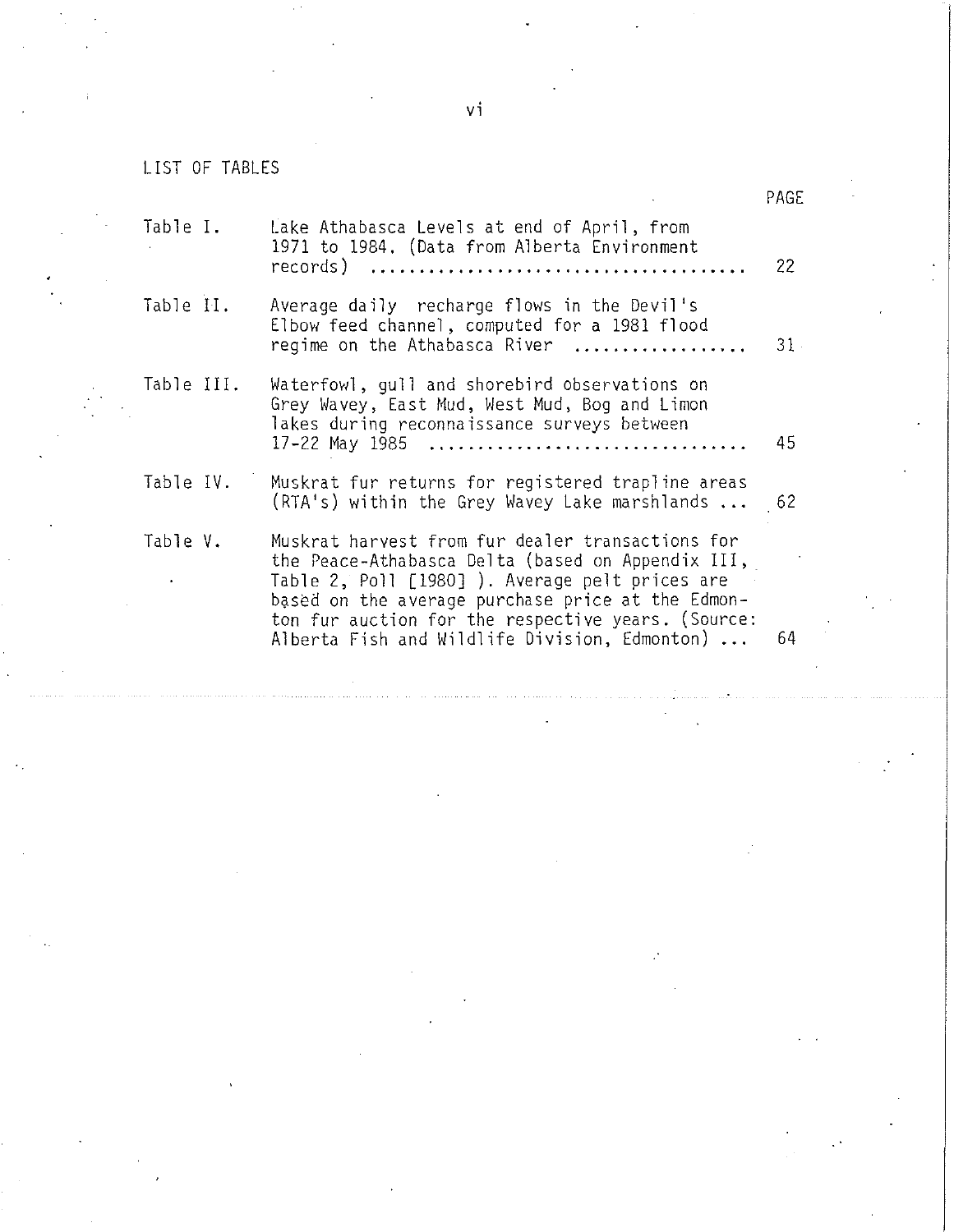### SUMMARY, SUGGESTED MANAGEMENT REGIME AND RECOMMENDATIONS

The feasibility study described in this report examines three areas in the Peace-Athabasca Delta where a habitat enhancement pilot project might be carried out on Provincial Crown lands. The main emphasis was placed on providing overwintering habitat for muskrats, with secondary emphasis on benefits to waterfowl. Possible effects on fish are described and measures are suggested for passage of fish over control structures, as well as providing for exit of y-o-y fish from the management area.

On the basis of detailed examination of large-scale aerial photos (1:15,000), plus a field reconnaissance in May, 1985, a location known locally as the Grey Wavey Lake area was judged to be clearly superior to others for a habitat enhancement pilot project. This location comprises a biologically diversified complex of four large sub-basins and numerous isolated basins, covering over 2,350 ha (6,000 a) within a total area of almost  $200 \text{ km}^2$  (77 mi<sup>2</sup>) of marsh, meadowland and deciduous cover.

Engineering surveys and analyses of river hydrology for the past 14 years indicate a high probability that recharge will occur each year from Athabasca River or secondary channels. Engineering analyses have also shown that construction of water control works will entail only moderate cost (under \$100,000).

Benefits from the construction of a pilot project have been estimated, and are potentially very large, in relation to the costs involved. Potential benefits have been identified for production of muskrats through provision of optimum water depths, as well as for waterfowl resulting from improved habitat, including

 $\dot{v}$ ij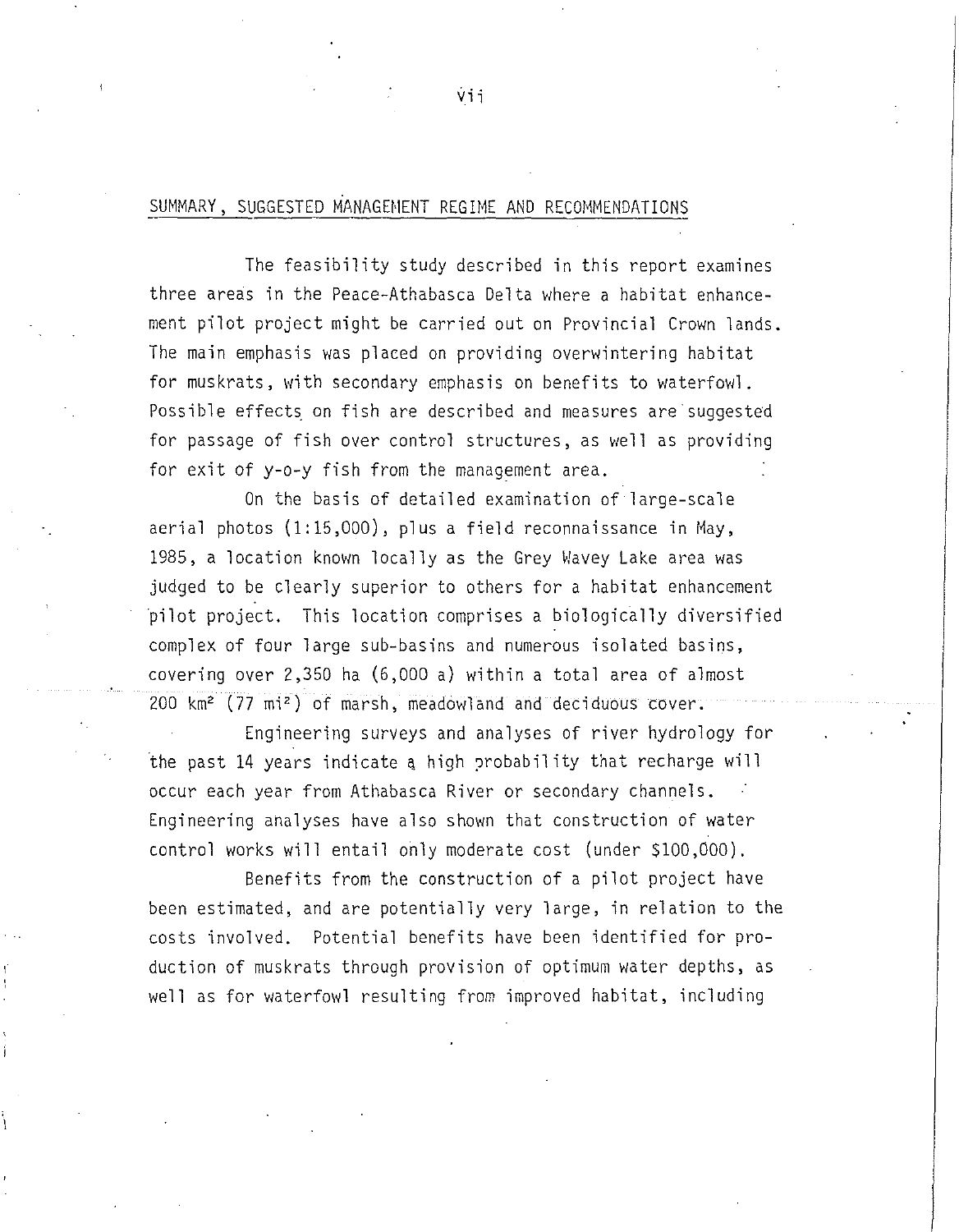vegetation. Potential benefits have also been identified for increased fish production. The possibility has been discussed of establishing wild rice in the marshland complex as a commercial crop for local residents, and the potential for this latter resource appears to be very large.

#### MANAGEMENT OF THE GREY WAVEY LAKE MARSHLANDS

Even with access to extensive field data (which was not the case in this study), it is not possible to estimate precisely the consequences of a water stabilization program for the Grey Wavey Lake marshland complex. Nevertheless, there is enough published information on the Peace-Athabasca Delta to draw conclusions with respect to the general requirements for vegetation, muskrats, waterfowl and fish, and the benefits to these components which are likely to result from water stabilization. As a corollary to such conclusions therefore, general outlines are presented below for a water management regime which is likely to increase production of and result in improved distribution of .desirable plant species, achieve winter depths of water suitable for assured survival of muskrats, increase the amount and quality of habitat for waterfowl, and provide ideal conditions for spawning and rearing of several important species of fish.

Direct observation of vegetation response and muskrat, waterfovil and fish use of the Grey Wavey Lake marshland complex is the only way that information can be obtained on the degree of success of any water management program for the area. For that reason, it is suggested that a monitoring program be combined with the operating regime for water management in the Grey Wavey Lake marshland complex, and that some effort be made to document any changes which might occur in biological productivity, particularly in the first three years following initiation of a water management scheme. General management schemes for muskrats, waterfowl and fish are outlined separately below, although it is empha $\div$ sized that the most important single consideration is muskrat production.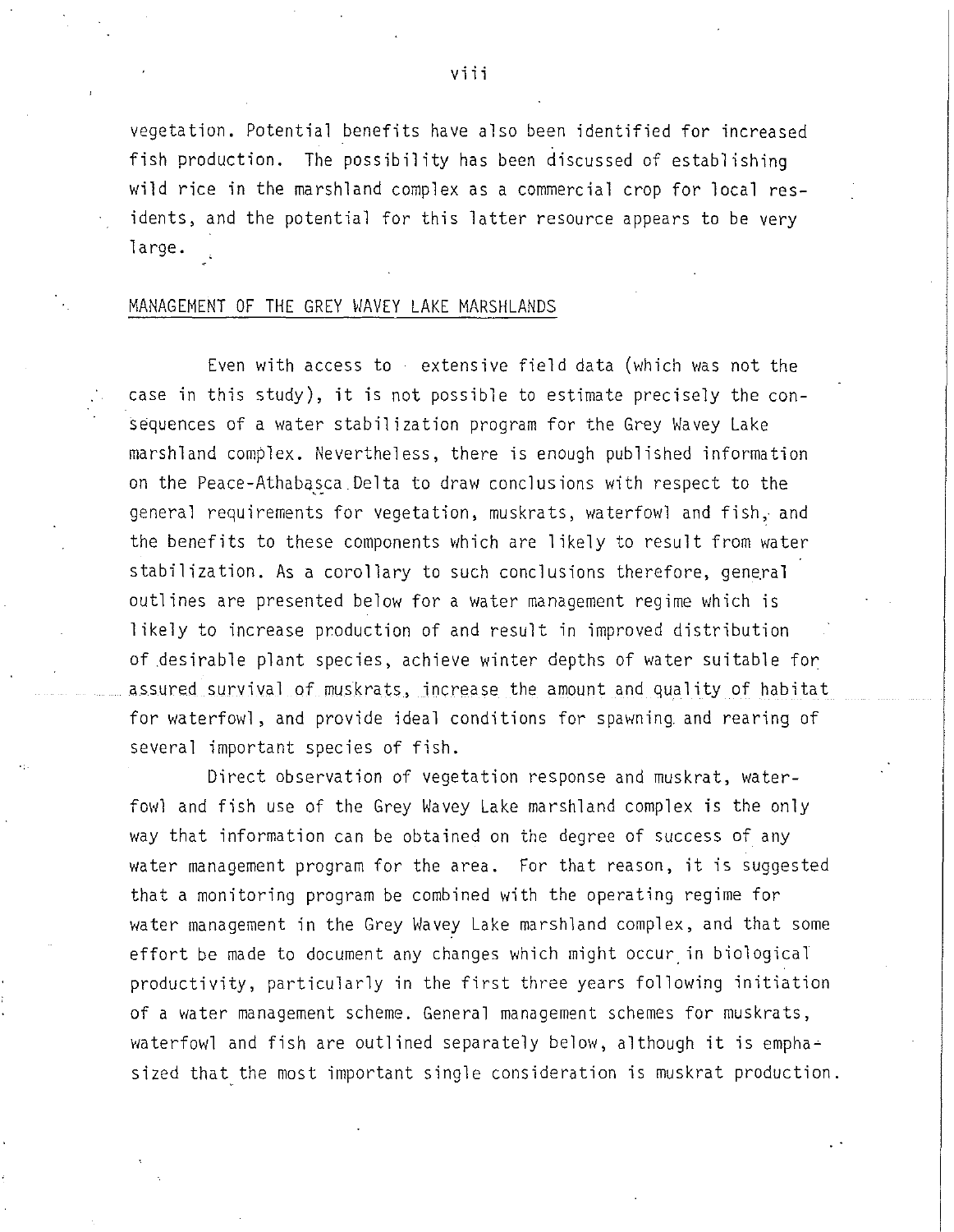### Water Management for Muskrat

Because semi-stable water conditions provide near-optimal regimes for muskrat production (Ambrock and Allison, 1973), stabilization of water levels in the Grey Wavey Lake marshland complex should promote the re-establishment of good quality of muskrat habitat.Based on data gathered during the Peace-Athabasca Delta Project (1973), an absolute minmum of 0.7m depth of water in winter is required to provide adequate overwintering habitat for muskrats. Under an intensive management scheme for muskrats, it is recommended that overwinter water depths in the Grey Wavey Lake marshlands be maintained at an average of not less than 1.0m, in order to provide some margin for severe climatic conditions (e.g, an early freeze with little show cover). Although it is not possible to accurately predict the response to proposed water stabilization (e.g., distribution of plant conmunities throughout the basins; response time of vegetation to water stablization), it is known that a substantial drawdown will be required every 5-7 years in order to maintain vigorous growth of emergent vegetation. (Seeds of many emegent aquatic plants require exposure on mud flats in order to germinate).

A water management plan for muskrat should utilize the early. spring (late April to early·May) Athabasca River flood to augment water levels in the marshland complex. Flooding should be completed by no later than 21 May each year, in order to minimize flooding of muskrat houses during the whelping period and to prevent the drowning of muskrat kits. Water levels should be maintained at a stable level throughout the summer, although a small decline in water levels would not be harmful, and would promote the growth of Equisetum sp. on the exposed margins of the basins and in shallow water areas. Summer water levels in the vicinity of established emergent stands should not exceed l.Om to 1.2m (deeper water will reduce plant vigour or drown palants). Releases of water during the summer should not result in water levels in the vicinity of muskrat houses at a depth of less than 0.7m, and preferrably should be maintained at 1.0m.

ix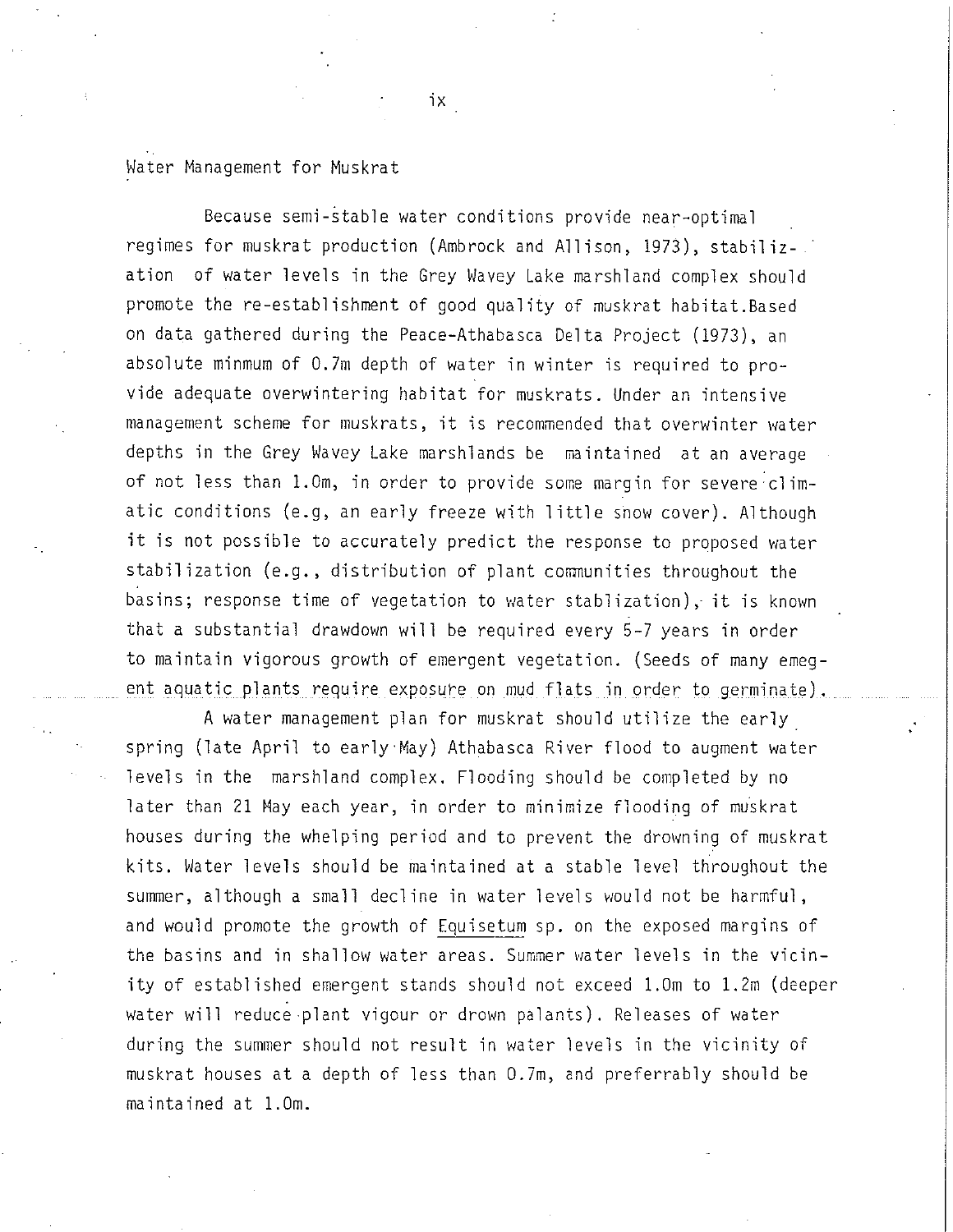### Water Management for Waterfowl

Stabilization of water levels in the Grey Wavey Lake marshlands will benefit waterfowl habitat primarily through the development and enhancement of emergent aquatic vegetation, which in turn will provide cover for nesting, brood rearing and cover and escape habitat for molting birds. Because most waterfowl production in the Peace-Athabasca Delta occurs during May and June (Hennan, 1973), water management for waterfowl should minimize any rises in water levels during these months. Flooding during this time would destroy nests both of dabbling and diving ducks, and would result in the loss of eggs and some young. A high flood will be required once every 3-5 years in order to flood the large number of perched basins in the complex, particularly in the southern portion of the area. Perched basins represent some of the best waterfowl habitat in the Peace-Athabasca Delta (Hennan, 1973) and should be managed for waterfowl, as well as for muskrat production.

A water management ·plan for waterfowl in general should reduce the probability of flooding during May and June, but should also allow for both low and high water on a regular bais. Periodic high water levels will maintain the productivity of perched basin habitats, and will also restrict the encroachment of shrubs into the meadows which are important for waterfowl nesting. Annual augmentation of water levels in the complex will have to be carefully planned, and should be carried out in an integrated fishion, to complement muskrat and fish requirements. Water depths of 0.7m to 0.8m are sufficient for most dabbling and diving ducks during the nesting and brood rearing period. Requirements for maintenance of water levels during summer months are very similar for both muskrat and waterfowl, and a relatively stable regime, with a slight decline during June through August would promote growth of Equisetum sp. and sedges on the exposed margins of basins and in shallow water areas.

Once every 3-5 years water levels should be increase significantly

x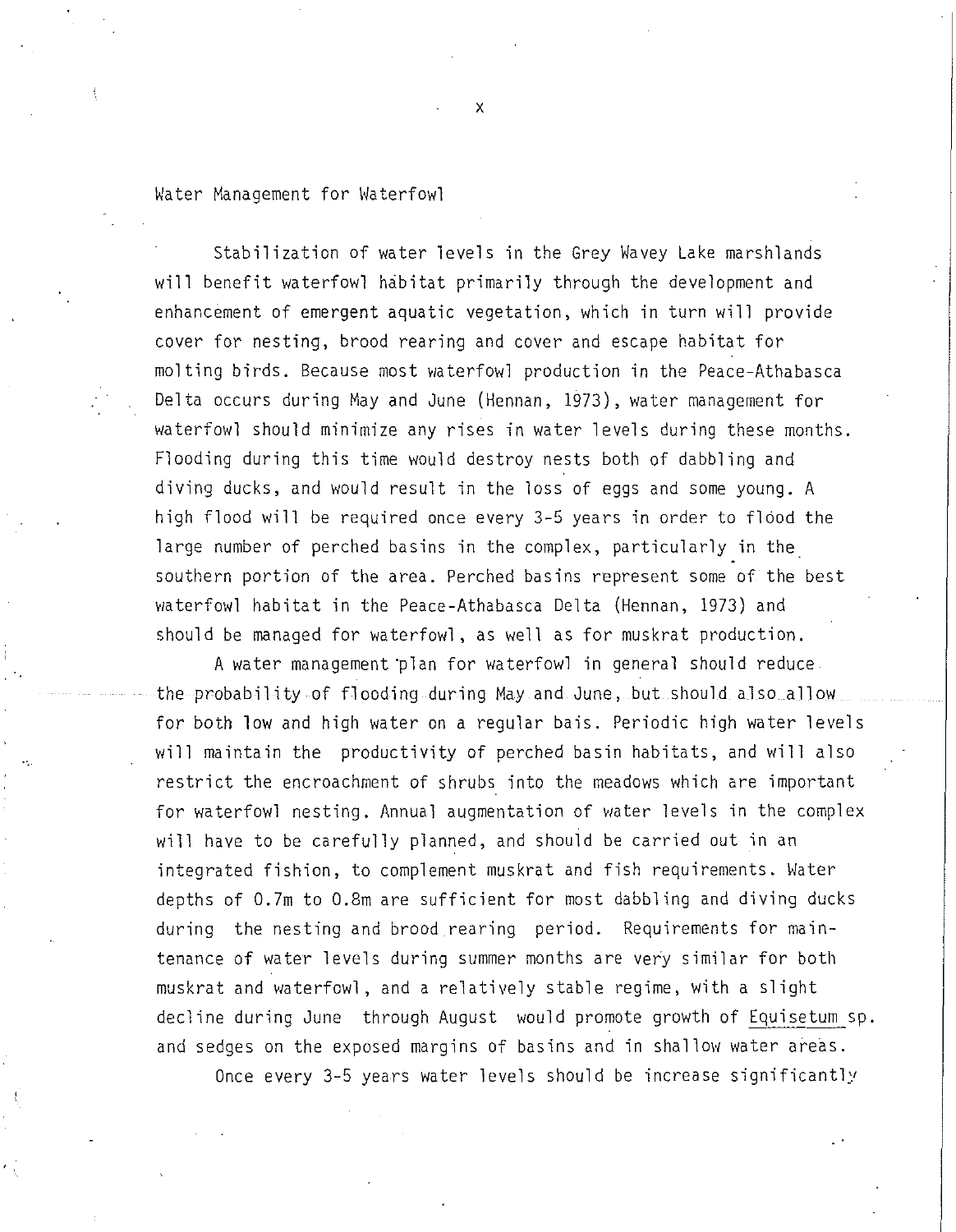with as sharp a rise and subsequent fall in level as can be physically achieved with the flood peak on the Athabasca River, either through the existing recharge channel at the Devil's Elbow on the Athabasca River, or through a larger, artificially constructed channel about 13km upstream of Devil's Elbow. During a managed recharge of perched bsisns, water level should be reduced to the operating optimum as quickly as possible, in order to minimize damage to muskrat and waterfowl production in the rest of the complex. Notwithstanding the impact on both waterfowl and muskrat, water levels in perched basins should be allow to drop to very low elevations once every 5-7 years to maintain vigorous growth of emergent aquatic plant communities.

Water Management for Fish

The prime. consideration for water management in the Grey Wavey Lake marshland complex is for enhancement of muskrat production and (secondarily) for waterfowl. However, the area represents such a potentially valuable habitat for the rearing of fish that this aspect of the project should not be overlooked. Because of the need for a rather narrow range of operating levels in the major basins, there could be a conflict with minimum depths of water required for overwintering muskrats of too much water is drained from the basins in order to provide cues for migration of fish.

Water depths during the spring spawning period of fish are not considered to be critical, and providing fish can enter the marshlands with no delay, they will in all likelihood spawn succssfully under ideal environmental conditions in early May. After spawning, adults will return to the channels adjacent to the marshlands, as they do in the case of fish spwning in Richardson Lake, Blanche Lake and (presumably) other basins in the Peace-Athabasca De1ta (Kristensen, 1978). In order to ensure that fish entrapment does not occur, environmental conditions

xi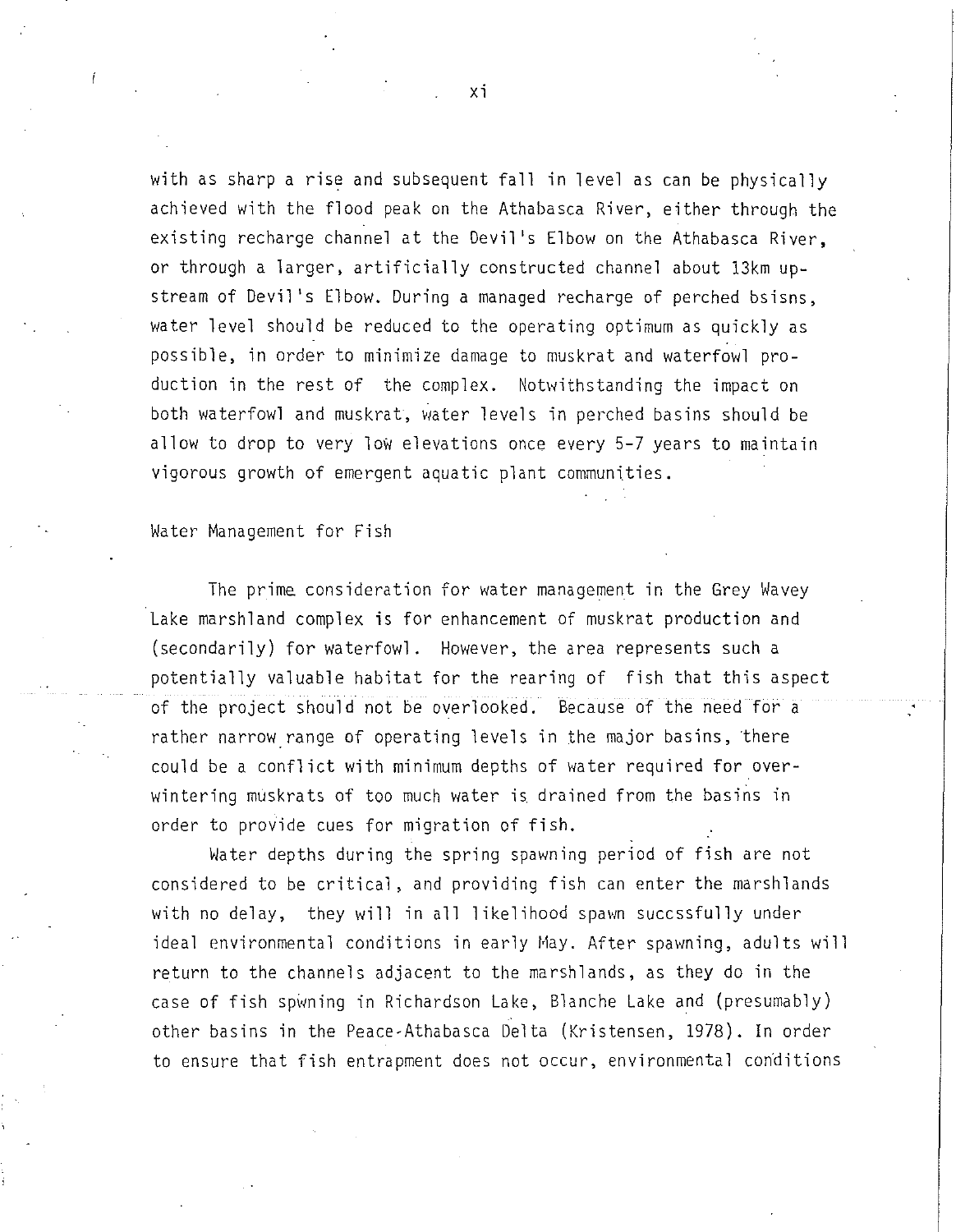must be such that adult fish proceeding upstream can pass the control structures with no difficulty. Examination of the hydrographs for late April - early May indicate that with the recommended elevations for the control structure spillways. water will almost always be flowing into Grey Wavey Lake and Mud/Bog Lakes when fish are migrating toward spawning areas in these basins, so that there should be little possibility of adult migrants suffering any delay at the control structures.

In order that adult fish which have spawned can migrate downstream in response to current movement through the outlet creeks from the marshlands, a flow thought the control structures should be maintained over the open water period (late April to mid-June). In order to meet the requirements of muskrat and waterfowl discussed earlier, a flow through the controlstructures would have to be supplied from upstream recharge channels. This objective can be met by providing a recharge capacity from upstream which can match the twin losses of evaporation/evapotranspiration and outflow through the downstream controls, while at the same time, maintaining stable water levels in the basins.

Adequate flow through.the Grey Wavey Lake marshlands for the movement of adult fish will provide cues also for the downstream movement of larval fish produced in the basins where fish have spawned. It is known from previous studies (Kristensen, 1978) that larval fish and y-o-y of several species migrate out of lakes where they were spawned from early June to late August. It would appear that a managed flow-through of water from upstream on Athabasca River would provide optimum environmental conditions for the downstream movement of these young fish.

Compatibility of Various Biological Requirements

The operating regimes for water in the Grey Wavey Lake marshlands can easily accommodate requirements for muskrat, waterfowl and fish, largeley'because of the high degree of flexibility inherent in the basin

xii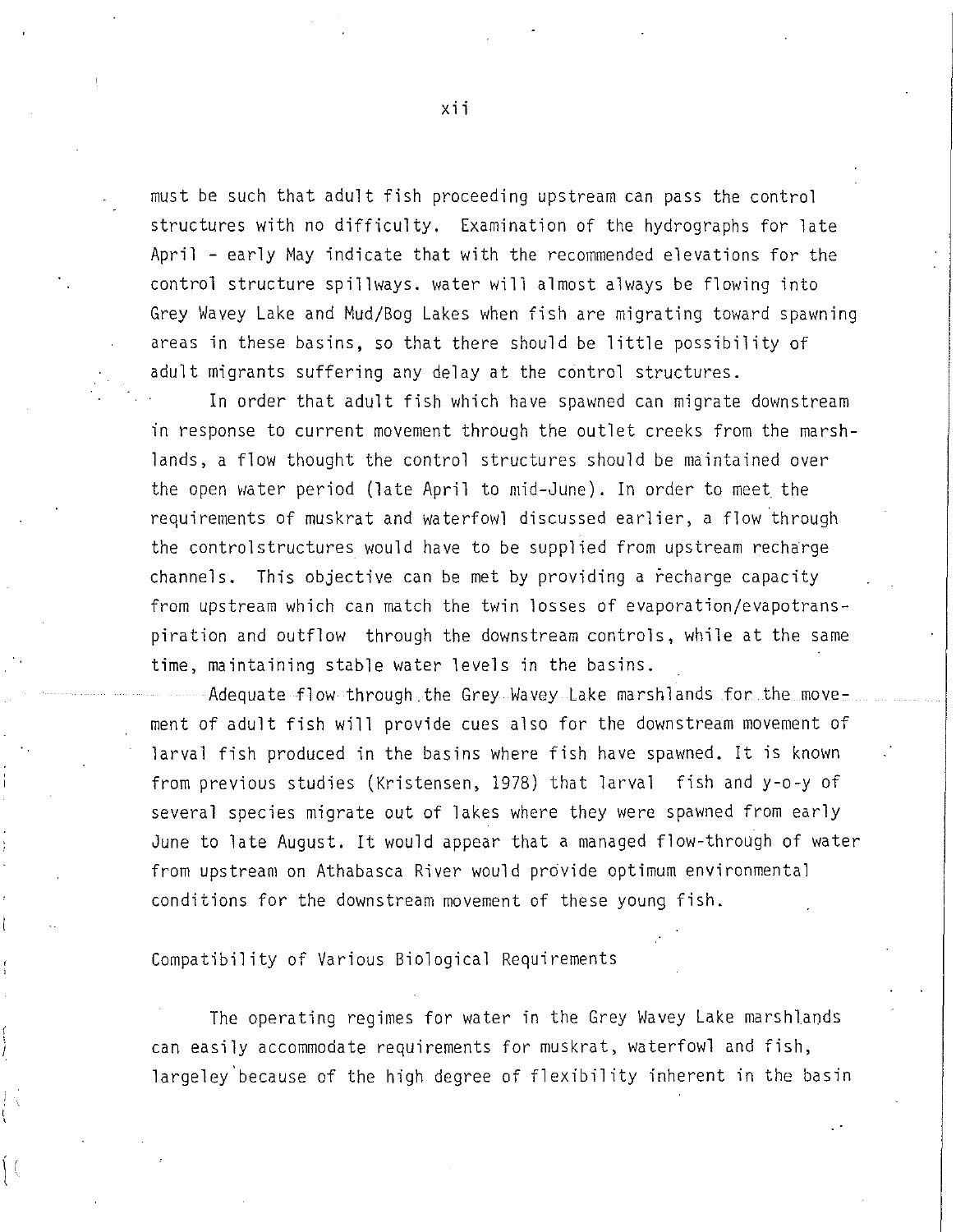characteristics, plus the wide range in elevations which occur in the Athabasca River flood peaks. If this project were to proceed, there should be no reservations with respect to the suggested operational water regime as to any conflict of requirements for the three major biological components - muskrat, waterfowl and fish.

#### RECOMMENDATIONS

- 1. It has been clearly shown that the feasibility is high for a habitat enhancement pilot project in the Peace-Athabasca Delta, and it is recommended that the Grey Wavey Lake marshland complex be chosen as the prime location.
- 2. It is recommended that control dams be constructed on the two downstream outlets which drain the Grey Wavey Lake marshlands to Lake Athabasca, via Grey Wavey Creek and the lower Embarass River.
- 3. Because of the timing of flood peaks, fish passage into the Grey Wavey Lake marshlands should not be impeded, and it is not recommended that fishways initially be installed on the control dams, but fish movements should be closely monitored at the dams.
- 4. It is recommended that capability for high elevation flooding, as well as drawdown, be incorporated into the control structures. In addition, substantial flow-through from upstream should be provided, in order to maximize vegetation enhancement and provide cues for migrating fish.
- 5. In view of the potential for additional water management and habitat enhancement projects in a number of other locations on Provincial Crown lands in the Peace-Athabasca Delta, it is considered essential that a mohitoring program be established to assess the degree of success achieved by any project of a nature similar to that recommended in this report. Otherwise, without biological data, it will not be possible to determine whether benefits have accrued from any habitat enhancement projects.
- 6. It is recommended that the Grey Wavey Lake marshland lakes be planted with wild rice. These basins are ecologically superior to many other areas in Canada for the production of wild rice, and could eventually provide a substantial cash crop to local residents, as well as being of direct benefit to muskrats and waterfowl. Wild rice has been successfully established in 11 areas in the Fort Chipewyan region (Smith et al, 1985).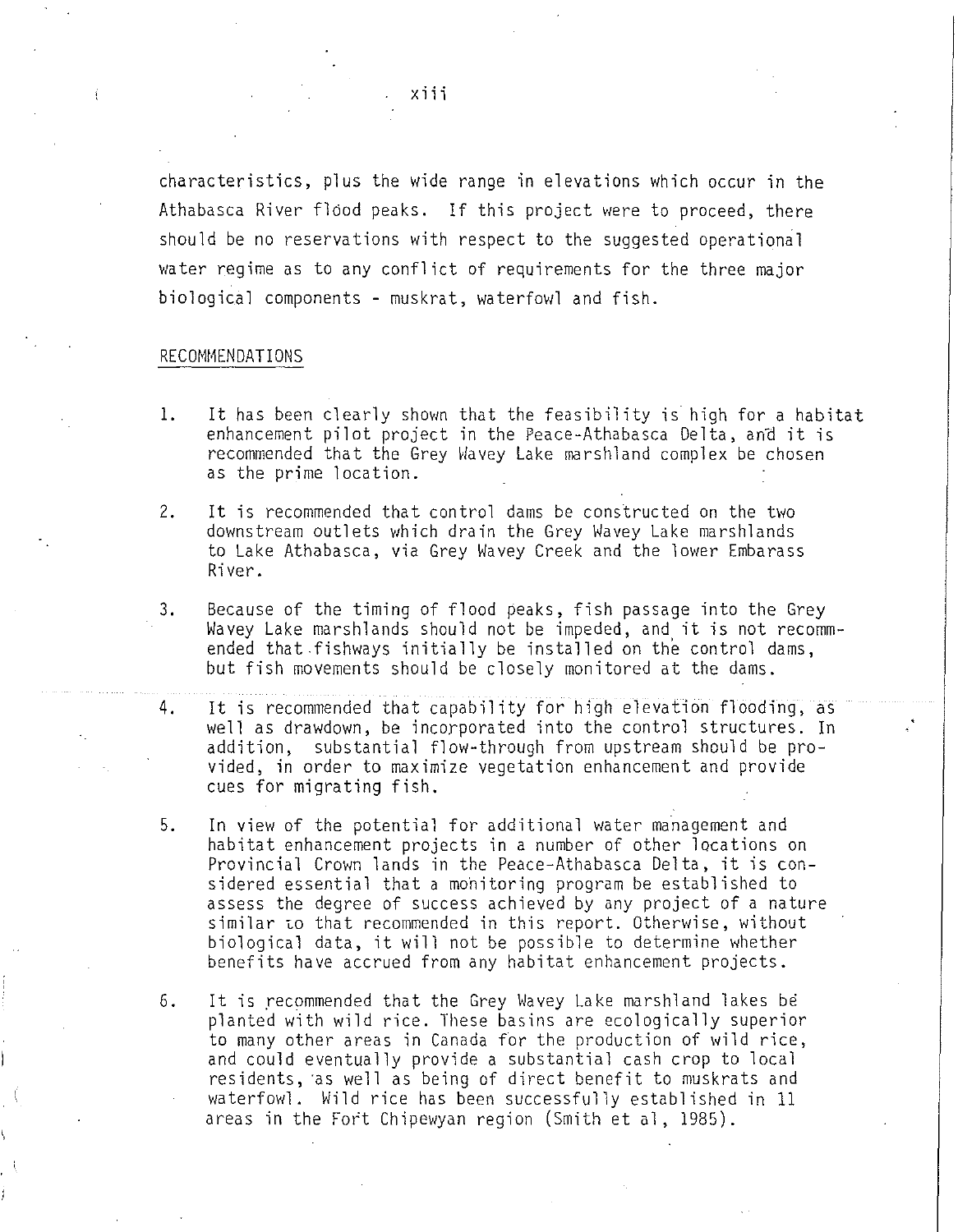Results of engineering and hydrological analyses (Sections 4.0 and 5.0) clearly have demonstrated the feasibility of managing the water levels in the Grey Wavey Lake marshlands to accommodate the requirements of muskrats, waterfowl and fish. In order to provide an overview of the project, in which surface and bottom elevations of the major basins in the Grey Wavey Lake complex can be related to levee heights, elevations of control structures, operating ranges and recommended operating regime, these data have been been compiled in a schematic (Figure i on the page following) which summarizes all of the essential details concerning operating levels of control structures in relation to levee heights and basin elevations in the Grey Wavey Lake marshlands. ·

> Parks Canada Library Western Canada Service Centre *IJJf>Gr*

xiv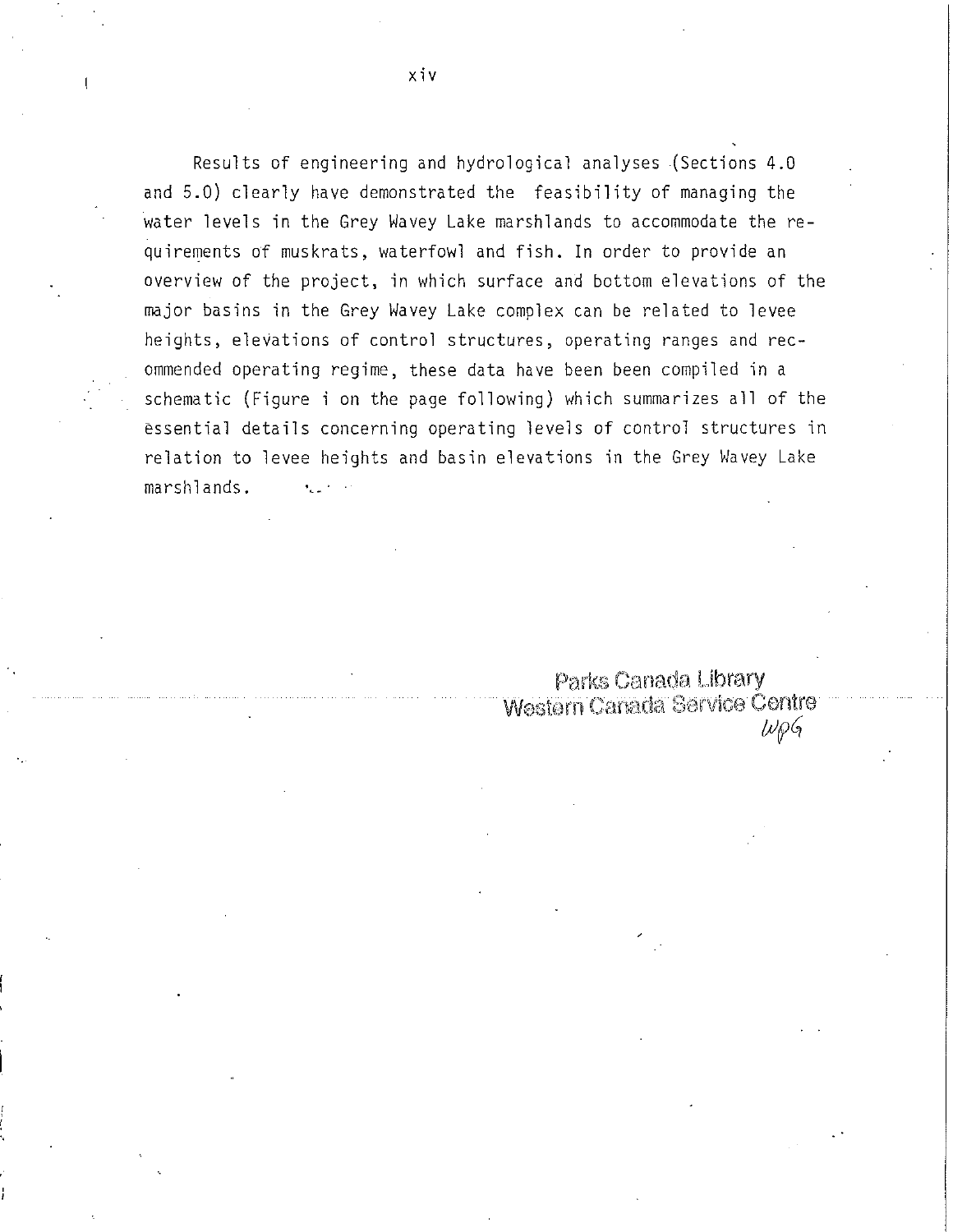#### V Water surface elevations

A,

All elevations in metres above sea level



Figure i. Schematic showing existing uncontrolled surface elevations and winter depths of lakes, elevations of contol structures, recommended operating elevation and ranges of of operation for control structures, in the Grey Wavey Lake marshland complex.

 $\breve{\le}$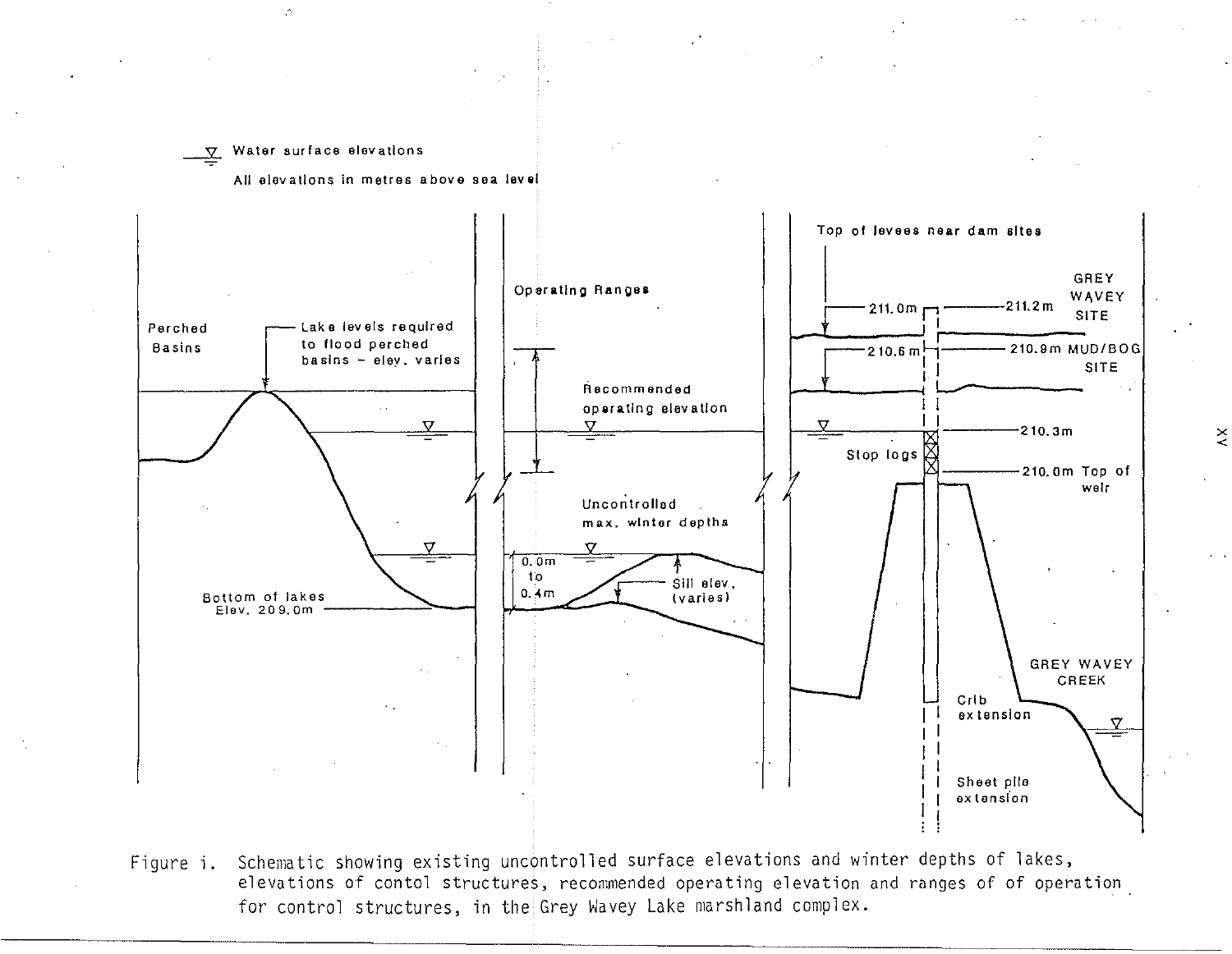

Figure 1.

The Peace-Athabasca Delta in northern Alberta, showing the study area as the shaded portion lying between Embarras River and the Chipewyan Indian Reserve. Location of hydrometric stations used to determine marshland recharge feasibility are shown in numbered circles.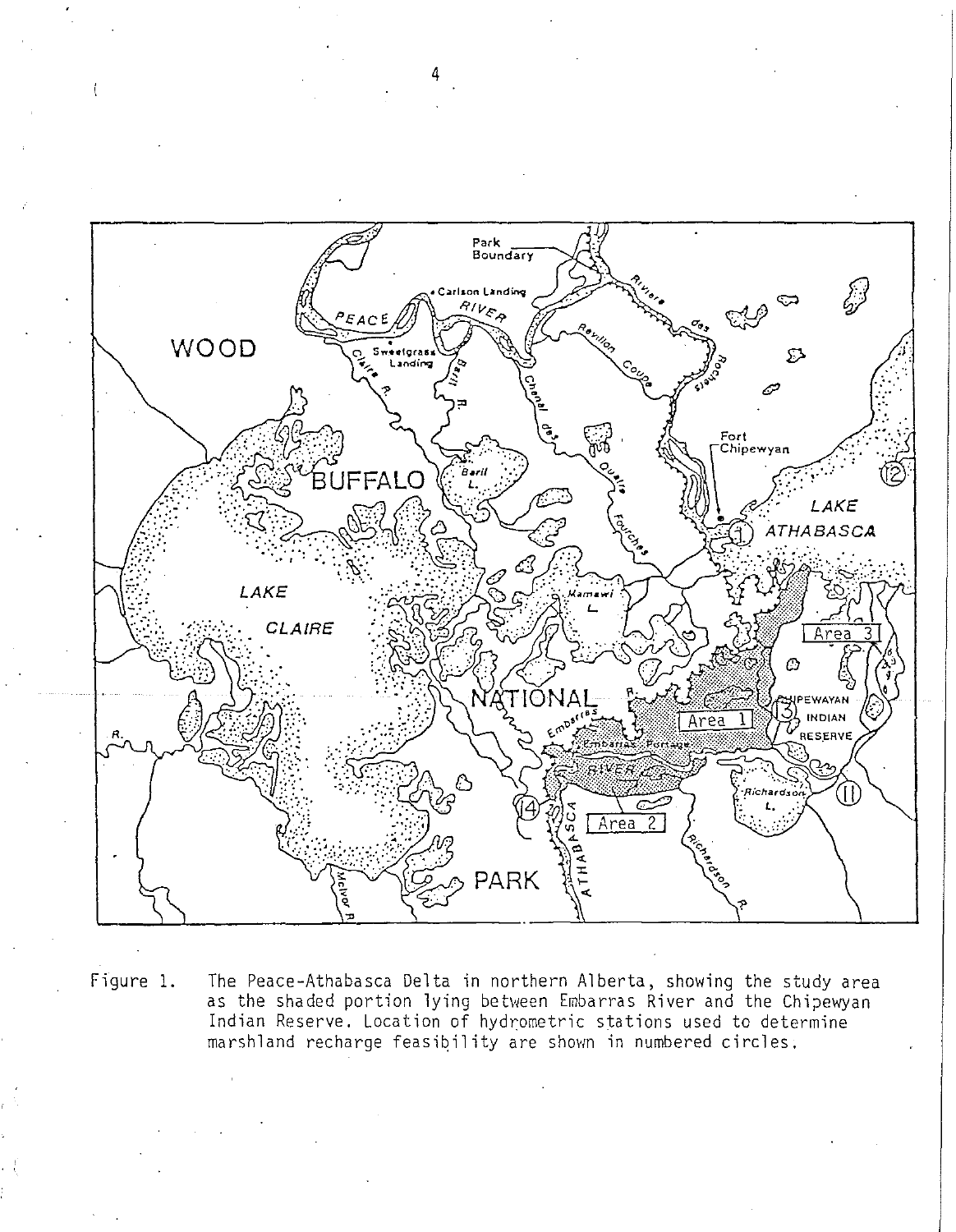

Figure 2. Peace-Athabasca Delta, with study area outlined in shaded black border. Sub-basins in the Grey Wavey Lake marshland complex are: (1) Grey Wavey Lake; (2) Bog Lake; (3) West Mud Lake; (4) East Mud Lake; (5) Existing recharge channel from Athabasca River to Grey Wavey Lake

I I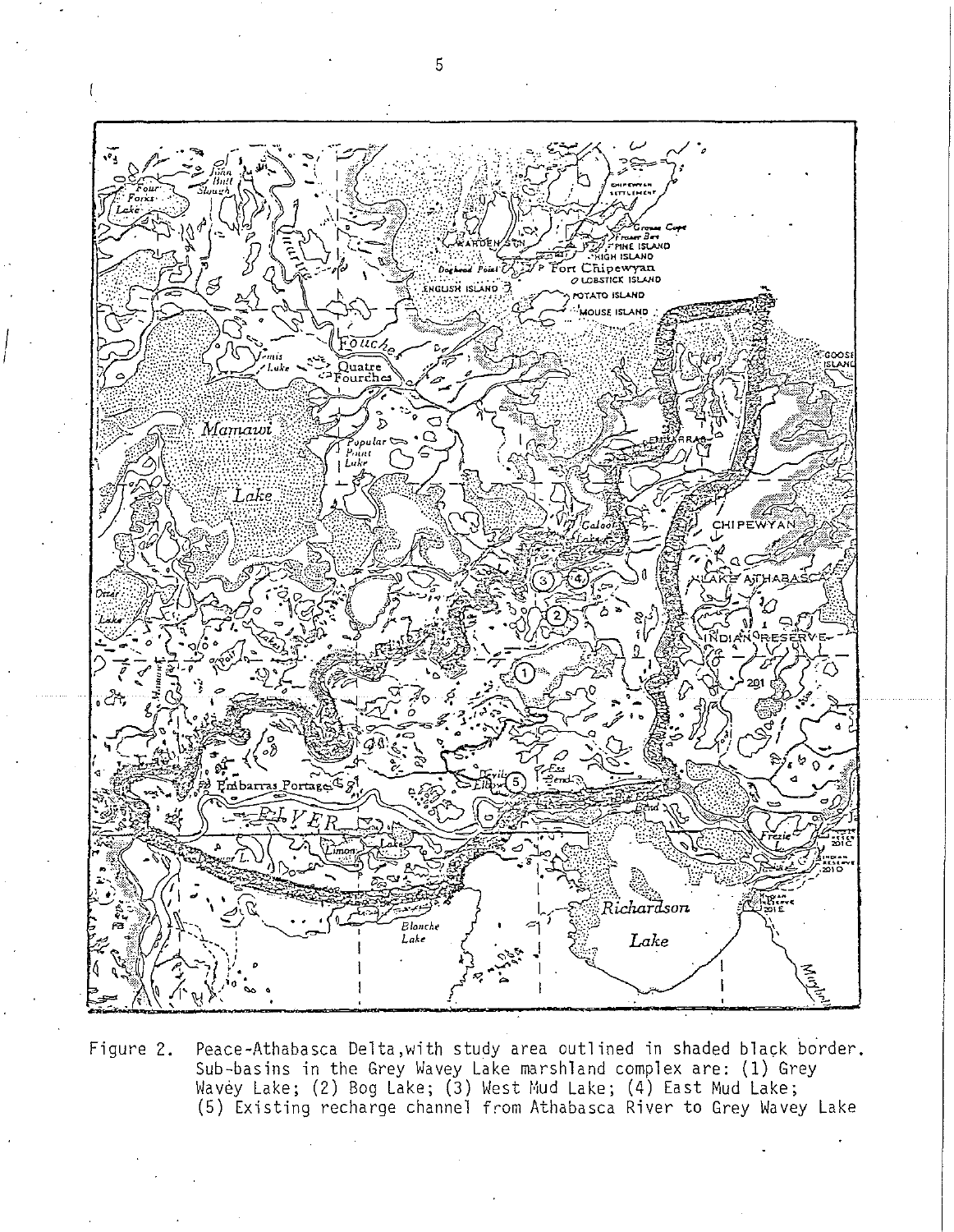

Plan, profile and cross-section of the upstream recharge channel at Devil's Elbow on the Athabasca River. Figure 5.